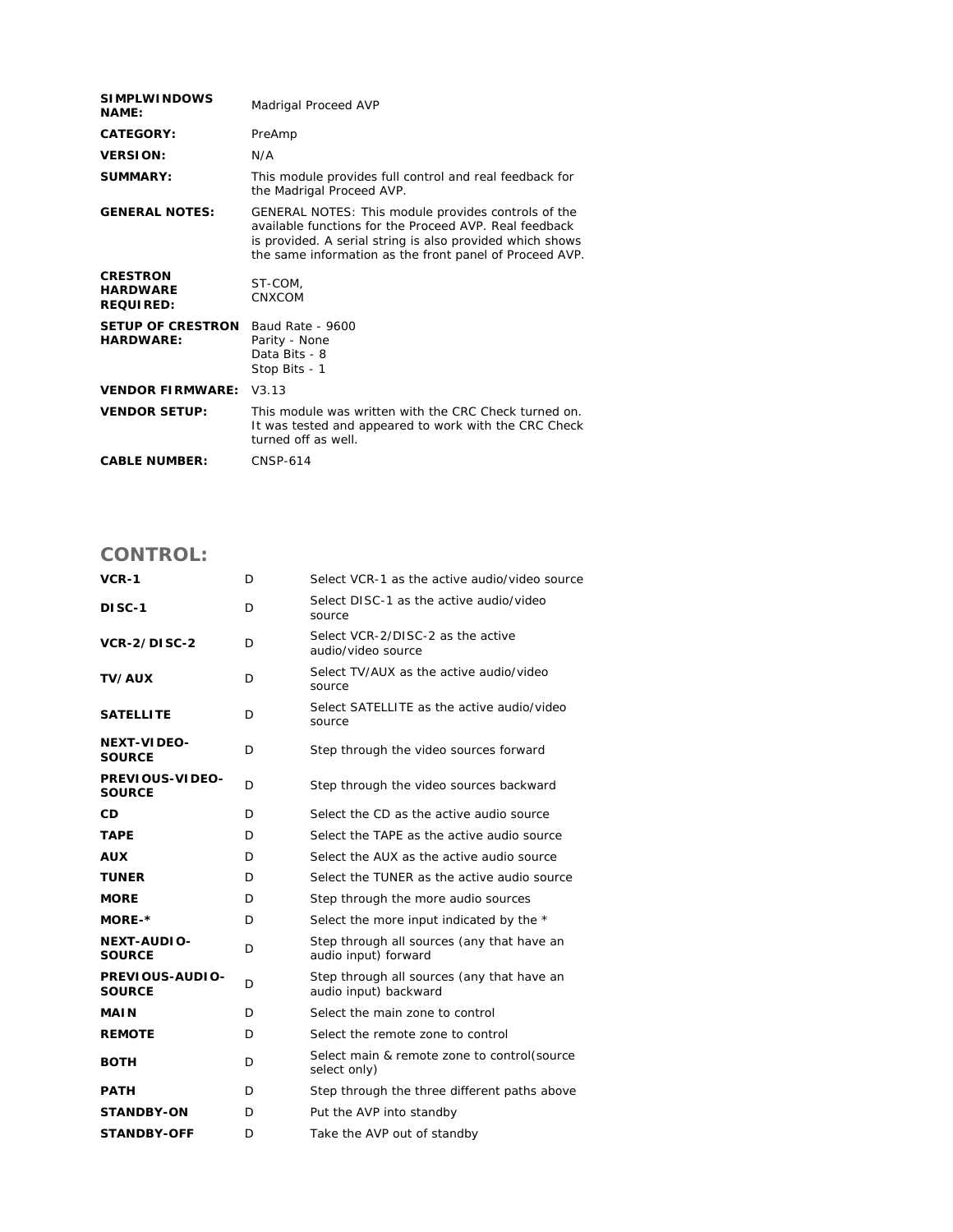| <b>DISPLAY-</b><br><b>INTENSITY</b>         | D | Steps through the different intensity levels for<br>the front display on the Proceed AVP |
|---------------------------------------------|---|------------------------------------------------------------------------------------------|
| <b>RECALL</b>                               | D | This is the same as the recall button on the<br>Proceed AVP                              |
| <b>MAIN-VOLUME-UP</b>                       | D | Increases the volume for the main zone                                                   |
| <b>MAIN-VOLUME-</b><br><b>DOWN</b>          | D | Decreases the volume for the main zone                                                   |
| <b>MAIN-VOLUME-</b><br><b>MUTE-ON</b>       | D | Turns the mute on for the main zone                                                      |
| <b>MAIN-VOLUME-</b><br><b>MUTE-OFF</b>      | D | Turns the mute off for the main zone                                                     |
| <b>MAIN-VOLUME-</b><br><b>MUTE-TOGGLE</b>   | D | Toggles the mute for the main zone                                                       |
| <b>REMOTE-VOLUME-</b><br>UP                 | D | Increases the volume for the remote zone                                                 |
| <b>REMOTE-VOLUME-</b><br><b>DOWN</b>        | D | Decreases the volume for the remote zone                                                 |
| <b>REMOTE-VOLUME-</b><br><b>MUTE-ON</b>     | D | Turns the mute on for the remote zone                                                    |
| <b>REMOTE-VOLUME-</b><br><b>MUTE-OFF</b>    | D | Turns the mute off for the remote zone                                                   |
| <b>REMOTE-VOLUME-</b><br><b>MUTE-TOGGLE</b> | D | Toggles the mute for the remote zone                                                     |
| <b>BALANCE-LEFT</b>                         | D | Adjusts the balance toward the left                                                      |
| <b>BALANCE-RIGHT</b>                        | D | Adjusts the balance toward the right                                                     |
| <b>CENTER-UP</b>                            | D | Adjusts the center speaker output level                                                  |
| <b>CENTER-DOWN</b>                          | D | Adjusts the center speaker output level                                                  |
| <b>REAR-UP</b>                              | D | Adjusts the rear speaker output level                                                    |
| <b>REAR-DOWN</b>                            | D | Adjusts the rear speaker output level                                                    |
| <b>INPUT-LEVEL-UP</b>                       | D | Adjusts the level of the analog input up                                                 |
| INPUT-LEVEL-DOWN D                          |   | Adjusts the level of the analog input down                                               |
| SUB-UP                                      | D | Adjusts the sub woofer output level                                                      |
| <b>SUB-DOWN</b>                             | D | Adjusts the sub woofer output level                                                      |
| <b>DELAY-UP</b>                             | D | Increases the delay time from the front to<br>rear channels                              |
| <b>DELAY-DOWN</b>                           | D | Decreases the delay time from the front to<br>rear channels                              |
| <b>FAVORITE-VOLUME-</b>                     | D | Sets the volume level to the value stored in<br>favorite *                               |
| <b>LATE-NIGHT-ON</b>                        | D | Turns late night compression on                                                          |
| <b>LATE-NIGHT-OFF</b>                       | D | Turns late night compression off                                                         |
| <b>LATE-NIGHT-</b><br><b>TOGGLE</b>         | D | Toggles the late night compression on and off                                            |
| <b>SUB-WOOFER-</b><br><b>TOGGLE</b>         | D | Turns the sub woofer on and off                                                          |
| <b>DTS-FILM</b>                             | D | Selects the DTS-Film surround mode (not<br>available with all input types)               |
| <b>DTS-MUSIC</b>                            | D | Selects the DTS-Music surround mode(not<br>available with all input types)               |
| <b>DTS-THX</b>                              | D | Selects the DTS-THX surround mode(not<br>available with all input types)                 |
| <b>MONO</b>                                 | D | Selects the monaural mode without surround<br>(not available with all input types)       |
| <b>MONO-SURROUND</b>                        | D | Selects the monaural mode with surround (not<br>available with all input types)          |
| <b>PRO-LOGIC</b>                            | D | Selects the PRO-LOGIC surround mode<br>without THX (not available with all input types)  |

 $\label{eq:2.1} \frac{1}{\sqrt{2}}\int_{\mathbb{R}^3}\frac{1}{\sqrt{2}}\left(\frac{1}{\sqrt{2}}\right)^2\frac{1}{\sqrt{2}}\left(\frac{1}{\sqrt{2}}\right)^2\frac{1}{\sqrt{2}}\left(\frac{1}{\sqrt{2}}\right)^2\frac{1}{\sqrt{2}}\left(\frac{1}{\sqrt{2}}\right)^2.$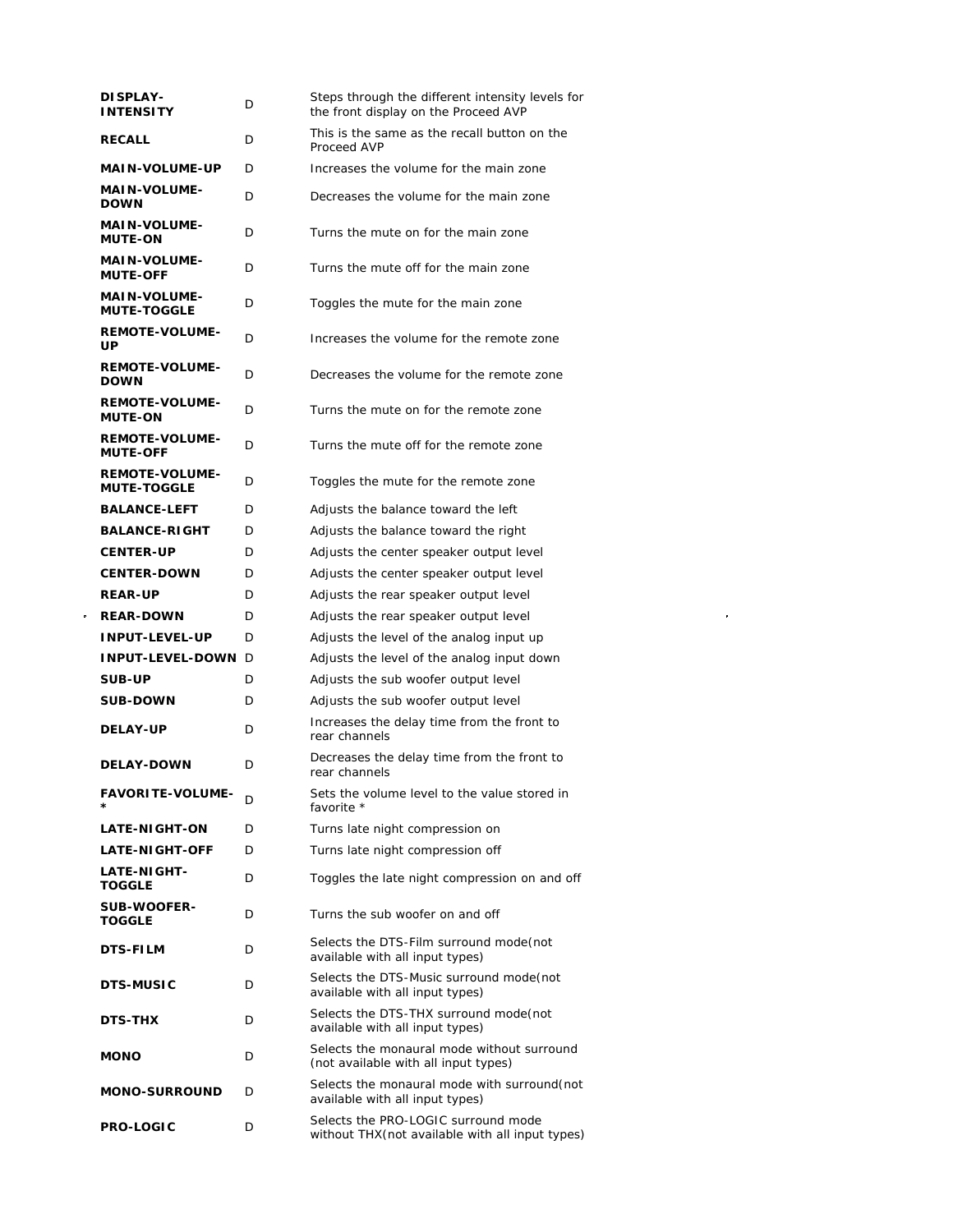| <b>PRO-LOGIC-THX</b>                 | D | Selects the PRO-LOGIC surround mode with<br>THX (not available with all input types)                                                                                                                     |
|--------------------------------------|---|----------------------------------------------------------------------------------------------------------------------------------------------------------------------------------------------------------|
| <b>STEREO-SURROUND</b>               | D | Selects the Stereo surround mode (not<br>available with all input types)                                                                                                                                 |
| STEREO-2CH                           | D | Selects the Stereo mode without surround (not<br>available with all input types)                                                                                                                         |
| <b>THX-ON</b>                        | D | Turns the THX on (if available with that type of<br>surround mode)                                                                                                                                       |
| <b>THX-OFF</b>                       | D | Turns the THX off (if available with that type of<br>surround mode)                                                                                                                                      |
| <b>THX-TOGGLE</b>                    | D | Toggles the THX on and off (if available with<br>that type of surround mode)                                                                                                                             |
| <b>SURROUND-MODE-</b><br><b>STEP</b> | D | Steps through the different surround modes                                                                                                                                                               |
| <b>POLL-ENABLE</b>                   | D | Enable to allow polling. This will allow any<br>changes made via the IR remote or the front<br>panel of the unit to be reflected on the touch<br>panel. When enabled this will poll every 10<br>seconds. |
| PROCEED_RX\$                         | S | Serial data string to be routed to a 2-way<br>RS232 port.                                                                                                                                                |

## **FEEDBACK:**

| <b>VCR-1-FB</b>                      | D | Real feedback for main zone VCR-1 as source                                          |
|--------------------------------------|---|--------------------------------------------------------------------------------------|
| DISC-1-FB                            | D | Real feedback for main zone DISC-1 as source                                         |
| VCR-2/DISC-2-FB                      | D | Real feedback for main zone VCR-2/DISC-2 as<br>source                                |
| <b>TV/AUX-FB</b>                     | D | Real feedback for main zone TV/AUX as<br>source                                      |
| <b>SATELLITE-FB</b>                  | D | Real feedback for main zone SATELLITE as<br>source                                   |
| <b>CD-FB</b>                         | D | Real feedback for main zone CD as source                                             |
| <b>TAPE-FB</b>                       | D | Real feedback for main zone TAPE as source                                           |
| <b>AUX-FB</b>                        | D | Real feedback for main zone AUX as source                                            |
| <b>TUNER-FB</b>                      | D | Real feedback for main zone TUNER as source                                          |
| MORE-*-FB                            | D | Real feedback for main zone MORE * as<br>source                                      |
| <b>STANDBY-ON-FB</b>                 | D | Real feedback indicating that the unit is in<br>standby                              |
| <b>DTS-FB</b>                        | D | Real feedback indicating that the DTS<br>surround mode without THX is selected.      |
| DTS-THX-FB                           | D | Real feedback indicating that the DTS<br>surround mode with THX is selected          |
| <b>MONO-FB</b>                       | D | Real feedback indicating that the monaural<br>mode without surround is selected      |
| <b>MONO-SURROUND-</b><br>FB          | D | Real feedback indicating that the monaural<br>mode with surround is selected         |
| <b>PRO-LOGIC-FB</b>                  | D | Real feedback indicating that the PRO-LOGIC<br>surround mode without THX is selected |
| <b>PRO-LOGIC-THX-FB</b>              | D | Real feedback indicating that the PRO-LOGIC<br>surround mode with THX is selected    |
| <b>STEREO-</b><br><b>SURROUND-FB</b> | D | Real feedback indicating that the Stereo<br>surround mode is selected                |
| STEREO-2CH-FB                        | D | Real feedback indicating that the Stereo<br>without surround mode is selected        |
| <b>THX-ON-FB</b>                     | D | Real feedback indicating that THX is on                                              |
| <b>SUB-ON-FB</b>                     | D | Real feedback indicating that the sub woofer                                         |
|                                      |   |                                                                                      |